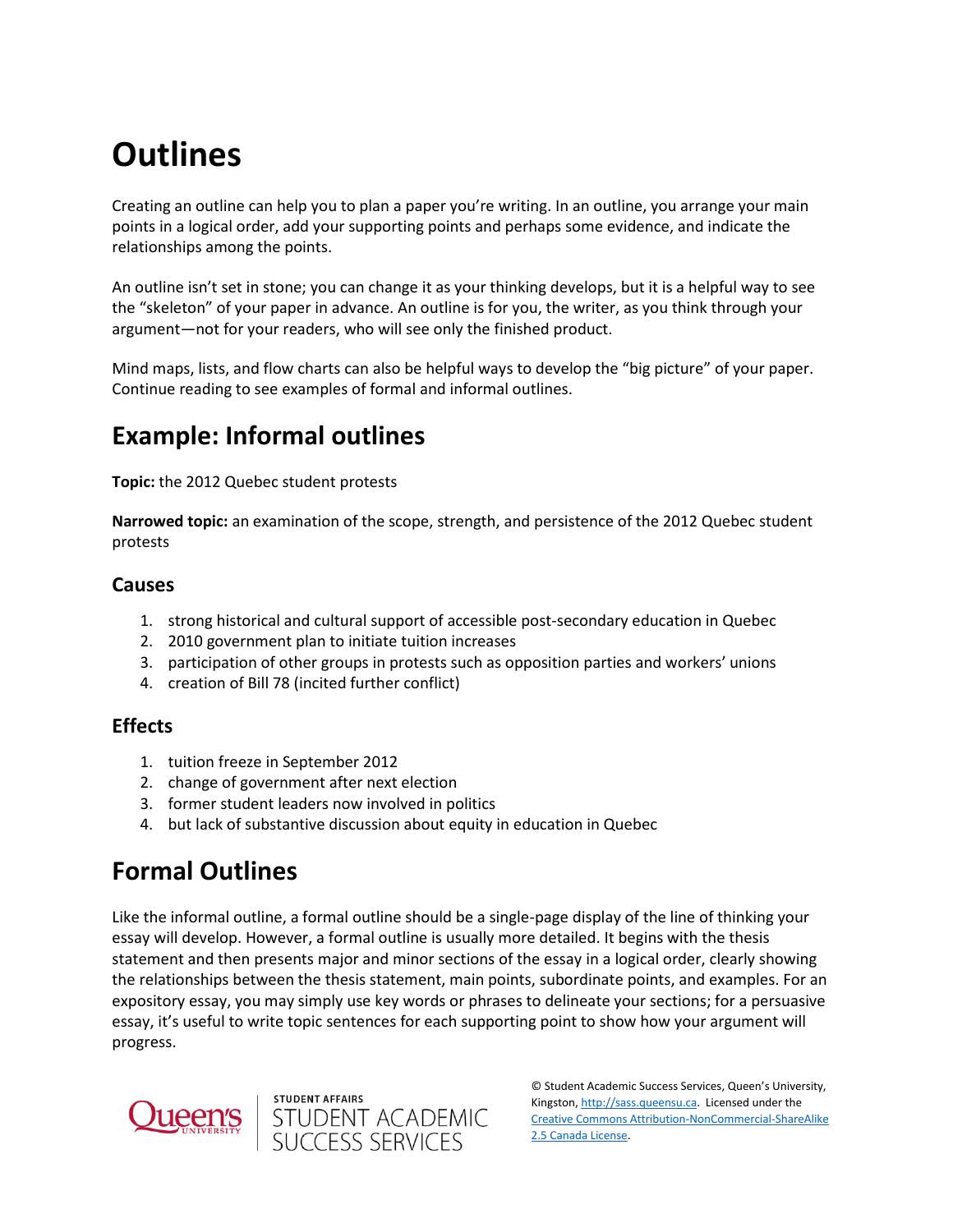### **Example: Expository essay outline**

**Thesis statement:** As social determinants of health, both unemployment and education have significant effects on the lives of the children in The Glass Castle; however, unemployment has devastating effects while education provides a way to a better life.

Similarities – both determinants have a major effect on children

- 1. The effects of the father's chronic unemployment:
	- 1. Frequent moves, lack of a stable home, uncertainty
		- 1. isolation, lack of social network
		- 2. lack of access to social services
		- 3. difficulty setting goals that support a positive sense of identity or a shift to a better life
	- 2. Poverty
		- 1. poor sanitation, housing, and nutrition, therefore poor health
- 2. The effects of education:
	- 1. Exposure to knowledge and different living conditions
		- 1. intellectual development
		- 2. awareness that life could be different / better
	- 2. Access to social support
		- 1. teachers
		- 2. friends

Differences – outcomes of these effects vastly different

- 1. Father's unemployment leads to worsening life conditions and negative effects on children
	- 1. effects on children's mental health
		- 1.
		- 2.
	- 2. effects on children's physical health
- 2. Education provides benefits that lead to changed life circumstances and improved health
	- 1. effect on children's mental health
		-
	- 2. changed life circumstances
		- 1.
			- $\mathcal{L}$

1.

- 3. improved mental and physical health
	- 1.

### **Example: Persuasive essay outline**

This sample includes topic sentences related to the thesis, placed at the beginning of each section. Section C demonstrates how to include sub-points and evidence.





© Student Academic Success Services, Queen's University, Kingston[, http://sass.queensu.ca.](http://sass.queensu.ca/) Licensed under the [Creative Commons Attribution-NonCommercial-ShareAlike](http://creativecommons.org/licenses/by-nc-sa/2.5/ca/)  [2.5 Canada License.](http://creativecommons.org/licenses/by-nc-sa/2.5/ca/)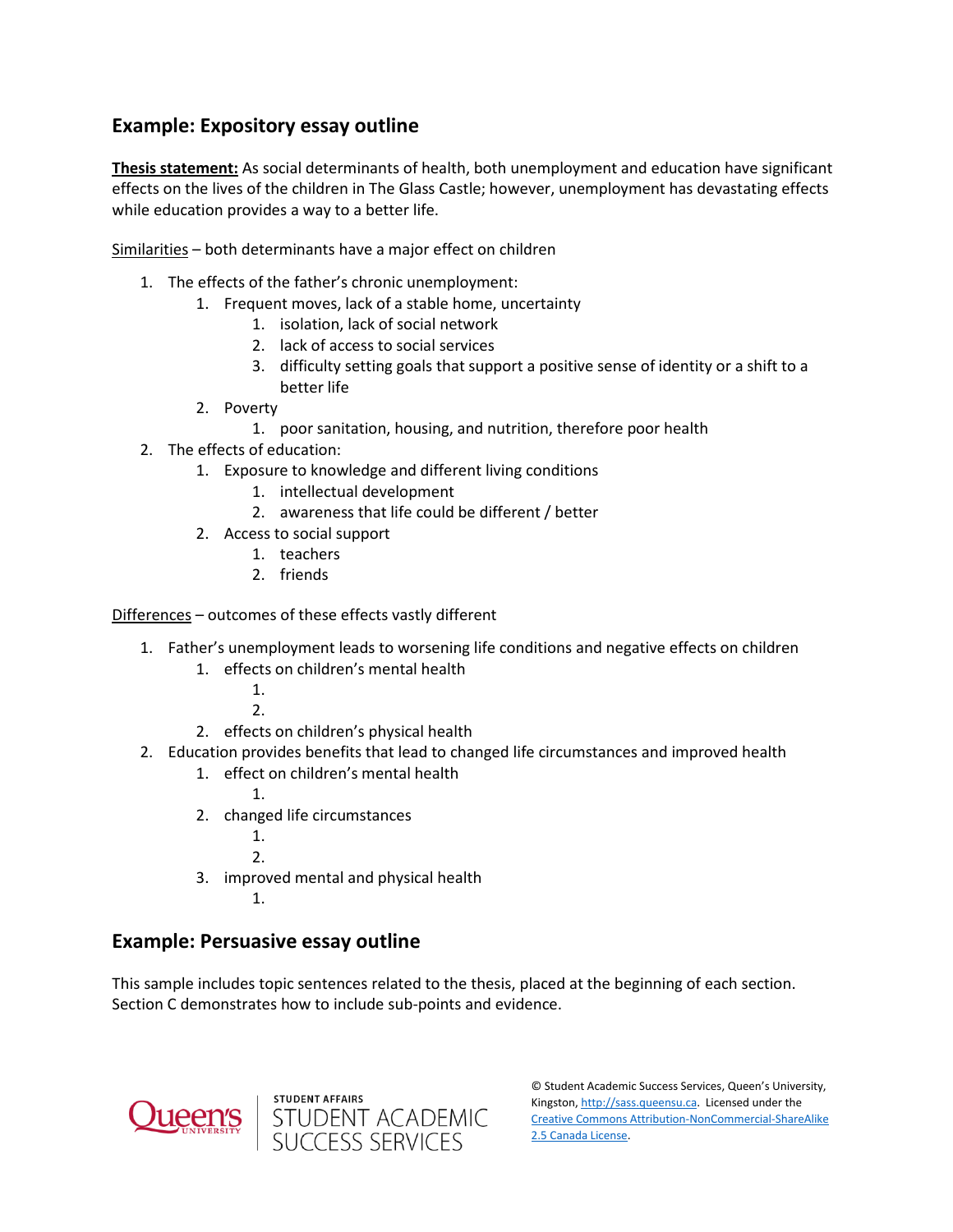**Thesis statement:** The Canadian Charter protects many rights and freedoms of Canadians. However, the exercise of some of these rights and freedoms is undermined by a limited accessibility to both the political process and higher education.

Section A: The Charter extends democratic and equality rights to its citizens.

1.

2.

Section B: However, democratic rights are undermined by a limited accessibility to the political process.

1.

2.

3.

Section C: As well, despite equality rights, many Canadians are disadvantaged by a limited accessibility to higher education.

- 1. The cost of post-secondary education is now prohibitive to many Canadians.
	- 1. average household income across provinces
	- 2. average tuition costs for several major programs at colleges and universities
- 2. The number of grants and scholarships for students has decreased.
	- 1. grants
	- 2. scholarships
- 3. In some areas, secondary school students are not encouraged to pursue higher education or are inadequately informed about their options, both of which limit their ability to access it.
	- 1. families not encouraging
	- 2. lack of career planning services in some schools

## **Template: Formal outline**

You can use this template in whatever way you need: add supporting points or topic areas, examples, etc.

Thesis Statement:

- 1. First supporting point or key topic area:
	- 1. Sub-point or subtopic:
		- 1. evidence/example
		- 2. evidence/example
	- 2. Sub-point or subtopic:
		- 1. evidence/example
		- 2. evidence/example
- 2. Second supporting point or key topic area:
	- 1. Sub-point or subtopic:
		- 1. minor point or detailed information
			- 1. evidence/example
			- 2. minor point or detailed information





© Student Academic Success Services, Queen's University, Kingston[, http://sass.queensu.ca.](http://sass.queensu.ca/) Licensed under the [Creative Commons Attribution-NonCommercial-ShareAlike](http://creativecommons.org/licenses/by-nc-sa/2.5/ca/)  [2.5 Canada License.](http://creativecommons.org/licenses/by-nc-sa/2.5/ca/)